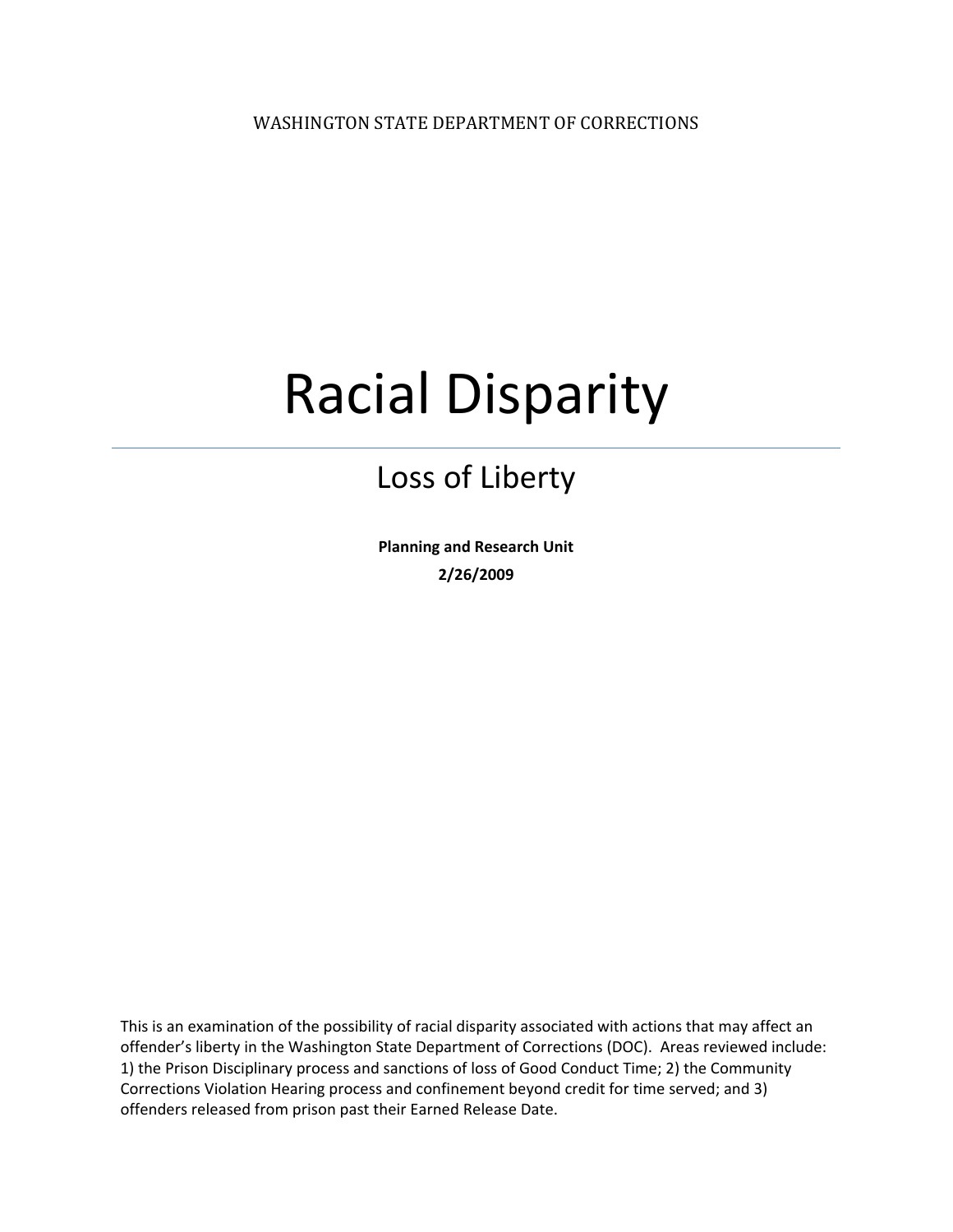

| <b>Overview</b>                      |                                                                                                                                                                                                                                                                                                                                                                                                                                                                                |
|--------------------------------------|--------------------------------------------------------------------------------------------------------------------------------------------------------------------------------------------------------------------------------------------------------------------------------------------------------------------------------------------------------------------------------------------------------------------------------------------------------------------------------|
| <b>Introduction</b>                  | In September 2008 the Planning and Research unit completed a review of<br>DOC programs, services, and operations in Fiscal Year 2008 (Appendix A)<br>with the intent of finding out if there was disproportional treatment based<br>on race. The data revealed no conclusive evidence of disparity in the<br>treatment of offenders by race in any of the areas examined.                                                                                                      |
|                                      | Following that initial review, the Secretary requested a more in-depth<br>analysis on areas that related to potential loss of liberty for the offender.<br>This follow-up review examines the outcomes of the prison disciplinary<br>system, community hearings process, and offenders held past their earned<br>release date (ERD).                                                                                                                                           |
| <b>Summary of</b><br><b>Findings</b> | Areas where findings indicate some disparity in treatment include:<br>Loss of Good Conduct Time (GCT) - Prison Disciplinary Sanctions<br>Hispanic offenders commit violent infractions at a rate twice their<br>٠<br>proportion of the prison population. (page 4)<br>Hispanic offenders lose the most GCT for the first and second violent<br>٠<br>infractions within a twelve month period, and also lose the most GCT for<br>Category A and B violent infractions. (page 5) |
|                                      | <b>Community Violation Hearings</b><br>Black offenders made up 16% of the total FY08 community caseload<br>but 25% of the total violation hearings. However, on average, the<br>number of days they were sanctioned did not exceed the average<br>days for all offenders. (page 9)                                                                                                                                                                                             |
|                                      | <b>Release Past Earned Release Date (ERD)</b><br>Black offenders made up 18% of the total FY08 releases but 25% of<br>the offenders released past their ERD. However, the average number<br>of days held past ERD was not significantly higher than for Hispanic or<br>White offenders. (page 10)<br>Continued on next page                                                                                                                                                    |

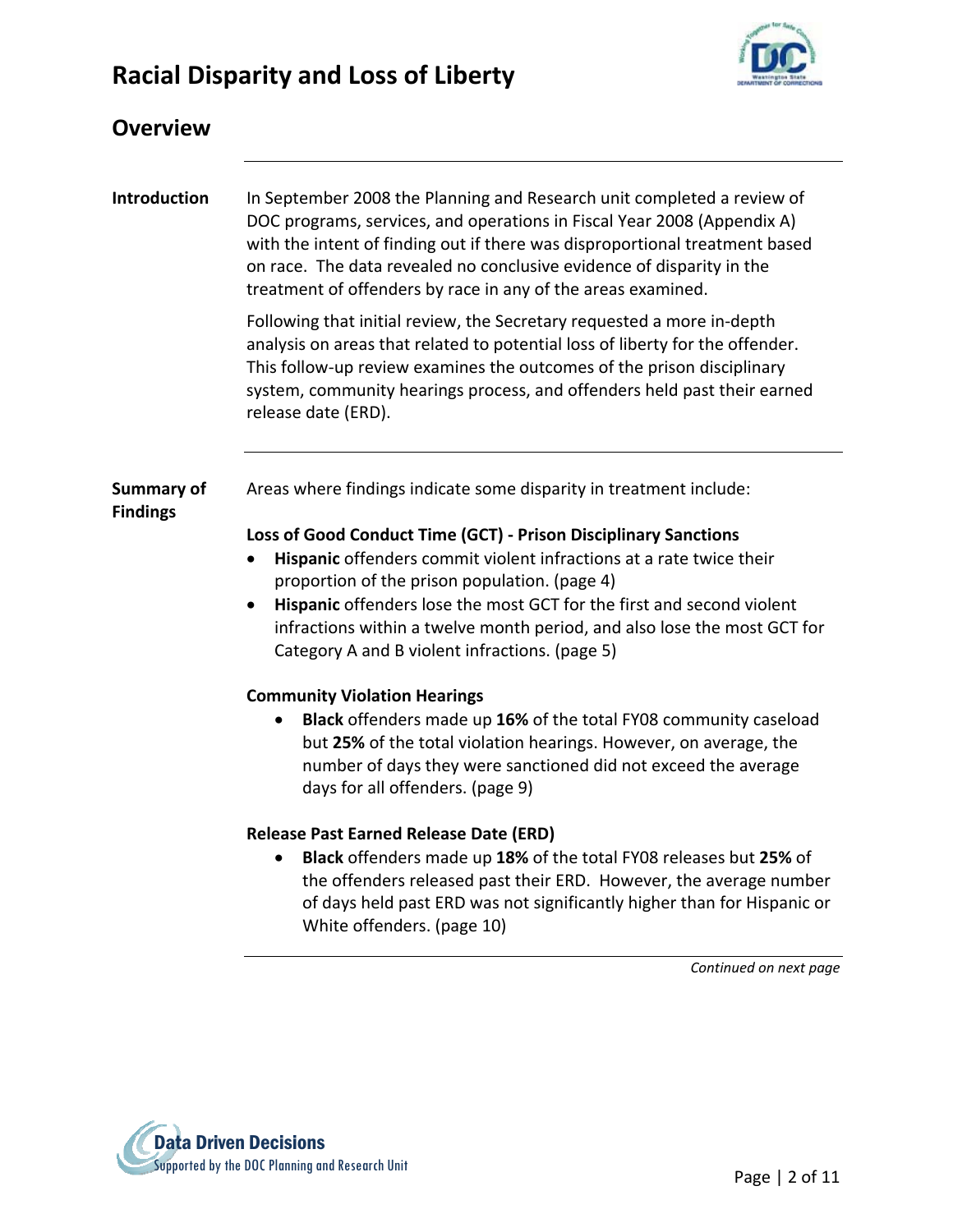

#### **Overview,** Continued

| Appendix A |
|------------|
|            |

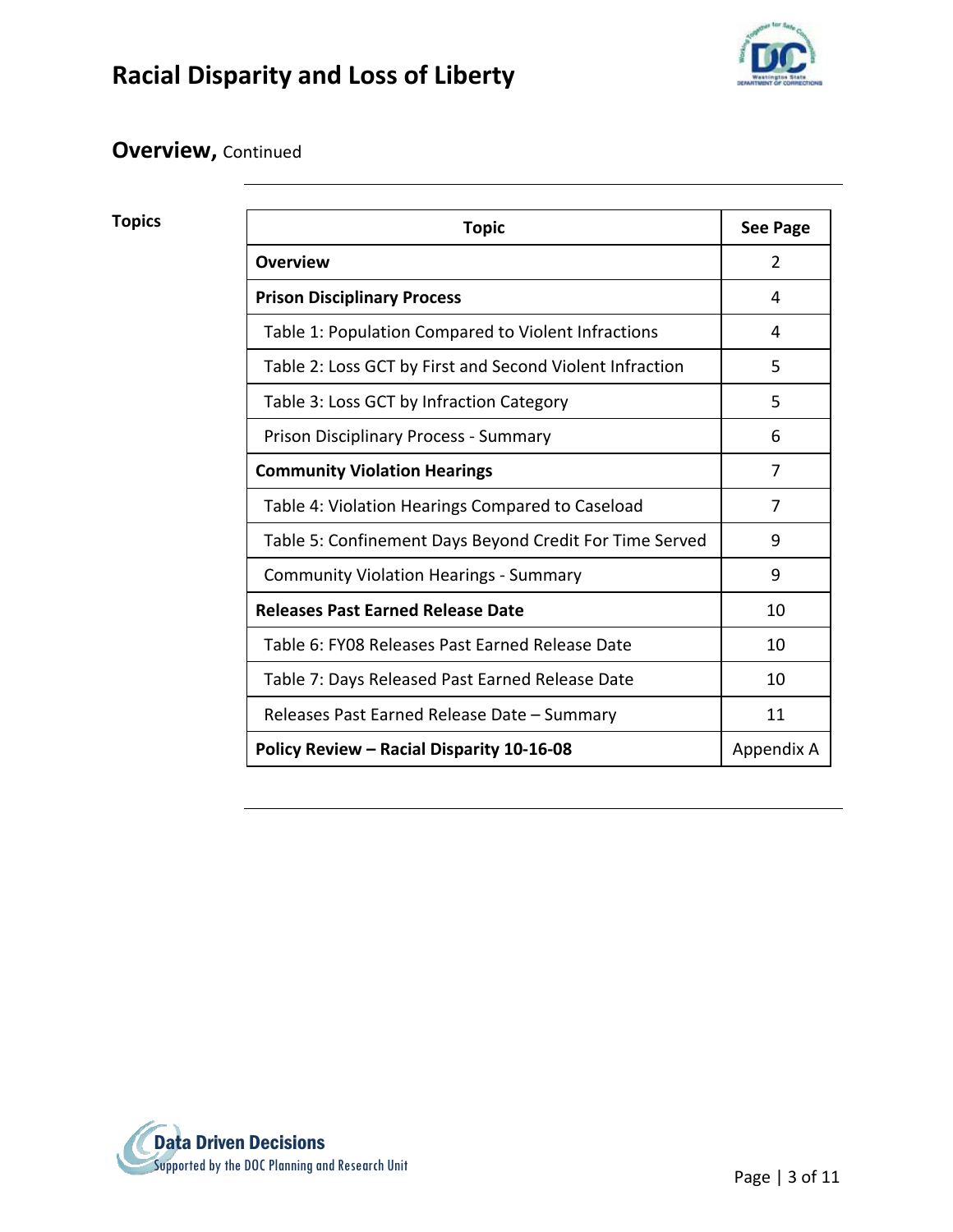

#### **Prison Disciplinary Process**

| <b>Purpose</b>                                   | Review the prison disciplinary process, specifically:                                                                                                      |                                                           |                 |              |              |              |  |  |
|--------------------------------------------------|------------------------------------------------------------------------------------------------------------------------------------------------------------|-----------------------------------------------------------|-----------------|--------------|--------------|--------------|--|--|
|                                                  | Administrative processes to ensure equity                                                                                                                  |                                                           |                 |              |              |              |  |  |
|                                                  | Loss of Good Conduct Time (GCT) sanctions                                                                                                                  |                                                           |                 |              |              |              |  |  |
|                                                  |                                                                                                                                                            | Litigation arising out of the prison disciplinary process |                 |              |              |              |  |  |
|                                                  |                                                                                                                                                            |                                                           |                 |              |              |              |  |  |
|                                                  |                                                                                                                                                            |                                                           |                 |              |              |              |  |  |
| <b>Policy</b>                                    | This analysis refers to the following DOC policies:                                                                                                        |                                                           |                 |              |              |              |  |  |
|                                                  |                                                                                                                                                            | DOC 460.000 - Disciplinary Process for Prisons            |                 |              |              |              |  |  |
|                                                  | $\bullet$                                                                                                                                                  | DOC 320.150 - Disciplinary Sanctions                      |                 |              |              |              |  |  |
|                                                  |                                                                                                                                                            |                                                           |                 |              |              |              |  |  |
| <b>Infractions</b>                               |                                                                                                                                                            |                                                           |                 |              |              |              |  |  |
|                                                  | Staff members do not have the discretion to withhold an infraction report<br>for a serious violation. This provision ensures objectivity based on offender |                                                           |                 |              |              |              |  |  |
|                                                  | behavior.                                                                                                                                                  |                                                           |                 |              |              |              |  |  |
|                                                  |                                                                                                                                                            |                                                           |                 |              |              |              |  |  |
|                                                  | Table 1: FY08 population compared to violent infractions w/ guilty findings.                                                                               |                                                           |                 |              |              |              |  |  |
|                                                  |                                                                                                                                                            |                                                           |                 |              |              |              |  |  |
|                                                  |                                                                                                                                                            | <b>Black</b>                                              | <b>Hispanic</b> | <b>Other</b> | <b>White</b> | <b>Total</b> |  |  |
|                                                  | <b>Total</b>                                                                                                                                               | 5,929                                                     | 3,037           | 2,318        | 18,562       | 29,846       |  |  |
|                                                  | Population                                                                                                                                                 | 20%                                                       | 10%             | 8%           | 62%          | 100%         |  |  |
|                                                  | <b>Total Violent</b>                                                                                                                                       | 496                                                       | 470             | 154          | 1,101        | 2,221        |  |  |
|                                                  | <b>Infractions</b>                                                                                                                                         | 22%                                                       | 21%             | 7%           | 50%          | 100%         |  |  |
|                                                  |                                                                                                                                                            |                                                           |                 |              |              |              |  |  |
| <b>Infraction</b>                                | All Initial Serious Infraction Reports are reviewed by a designated Infraction                                                                             |                                                           |                 |              |              |              |  |  |
| <b>Review</b>                                    | Reviewer who is separate from the Disciplinary Hearings Officer to                                                                                         |                                                           |                 |              |              |              |  |  |
| determine that a rule violation did occur.       |                                                                                                                                                            |                                                           |                 |              |              |              |  |  |
|                                                  |                                                                                                                                                            |                                                           |                 |              |              |              |  |  |
|                                                  |                                                                                                                                                            |                                                           |                 |              |              |              |  |  |
|                                                  |                                                                                                                                                            |                                                           |                 |              |              |              |  |  |
| <b>Hearing</b><br><b>Decisions</b>               | The Hearing Officer's decision is based solely on information obtained during                                                                              |                                                           |                 |              |              |              |  |  |
| the hearing. The hearing decision is documented. |                                                                                                                                                            |                                                           |                 |              |              |              |  |  |

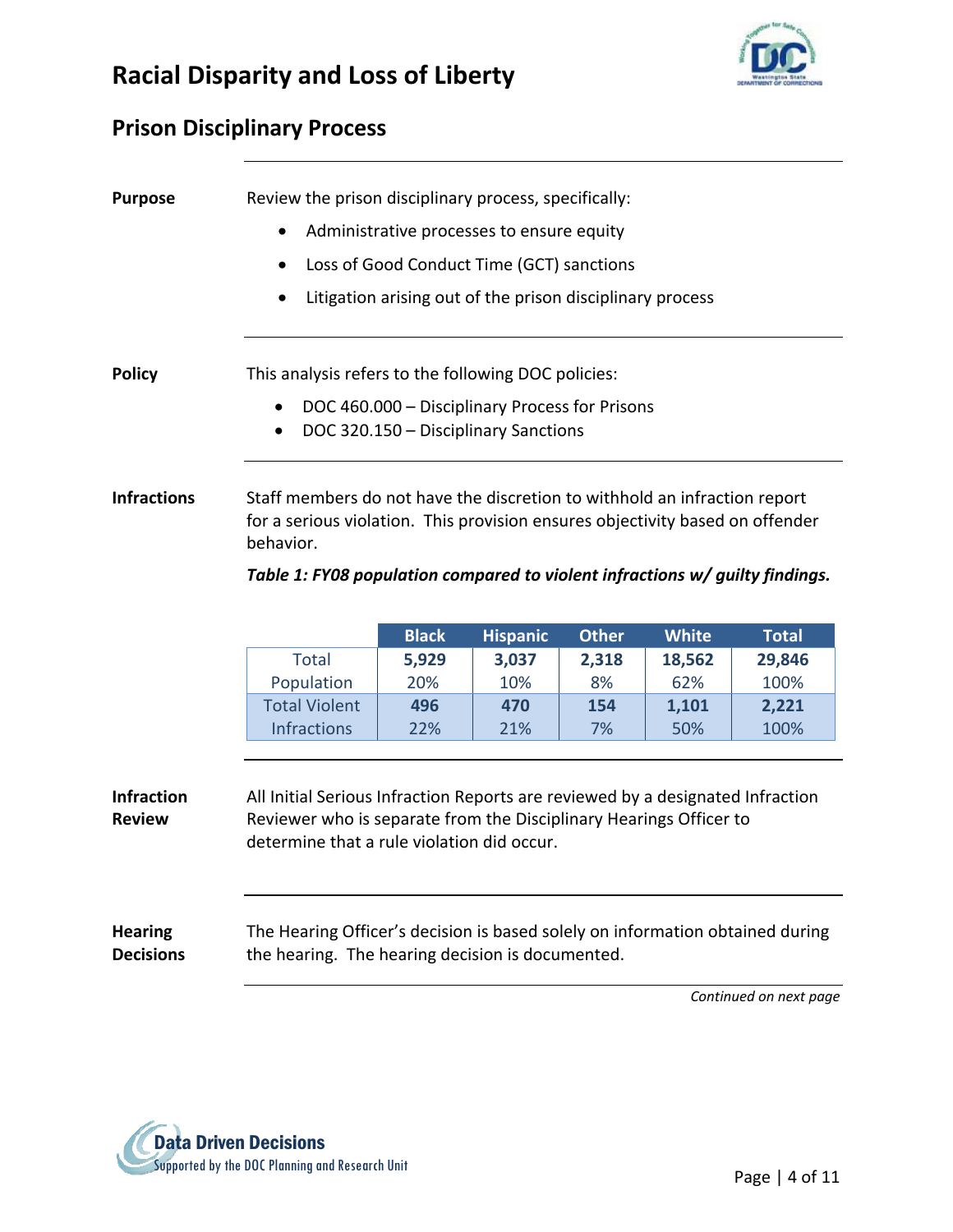



#### **Prison Disciplinary Process,** Continued

| <b>Sanctions</b>                                | The Disciplinary Table for Prison and Work Release and Prison Sanctioning<br>Guidelines provides a sanction range based on the circumstances,<br>seriousness of the offense, and the offender's previous conduct record.                                                                                                                                      |              |                 |              |              |  |  |  |
|-------------------------------------------------|---------------------------------------------------------------------------------------------------------------------------------------------------------------------------------------------------------------------------------------------------------------------------------------------------------------------------------------------------------------|--------------|-----------------|--------------|--------------|--|--|--|
| <b>Appeals</b>                                  | Offenders may appeal the Hearing Officer's decision to the Superintendent.                                                                                                                                                                                                                                                                                    |              |                 |              |              |  |  |  |
| <b>Hearing</b><br><b>Review</b>                 | The Superintendent/designee conducts and documents a review of all<br>hearings and dispositions to ensure conformity with policy and WAC 137-28.                                                                                                                                                                                                              |              |                 |              |              |  |  |  |
| <b>Loss of GCT</b>                              | Disciplinary Hearings Officers are encouraged to use sanctions that extend<br>the offender's minimum term only for the most serious violations.<br>Requests by the Disciplinary Hearings Officer for a sanction beyond the<br>maximum range for loss of GCT must be made to the Superintendent with<br>final approval by the Assistant Secretary for Prisons. |              |                 |              |              |  |  |  |
| Loss of GCT for<br>$1st$ and $2nd$              | Table 2: FY08 average days loss GCT for first and second violent infractions.                                                                                                                                                                                                                                                                                 |              |                 |              |              |  |  |  |
| <b>Violent</b>                                  |                                                                                                                                                                                                                                                                                                                                                               | <b>Black</b> | <b>Hispanic</b> | <b>Other</b> | <b>White</b> |  |  |  |
| <b>Infraction</b>                               | $1st$ w/in 12 months                                                                                                                                                                                                                                                                                                                                          | 41           | 55              | 43           | 45           |  |  |  |
|                                                 | 2 <sup>nd</sup> w/in 12 months                                                                                                                                                                                                                                                                                                                                | 56           | 75              | 58           | 54           |  |  |  |
| Loss of GCT by<br><b>Infraction</b><br>Category | Table 3: FY08 average days loss GCT by violent infraction category.                                                                                                                                                                                                                                                                                           |              |                 |              |              |  |  |  |
|                                                 |                                                                                                                                                                                                                                                                                                                                                               | <b>Black</b> | <b>Hispanic</b> | <b>Other</b> | <b>White</b> |  |  |  |
|                                                 | Category A                                                                                                                                                                                                                                                                                                                                                    | 122          | 143             | 62           | 98           |  |  |  |
|                                                 | Category B                                                                                                                                                                                                                                                                                                                                                    | 41           | 71              | 57           | 52           |  |  |  |

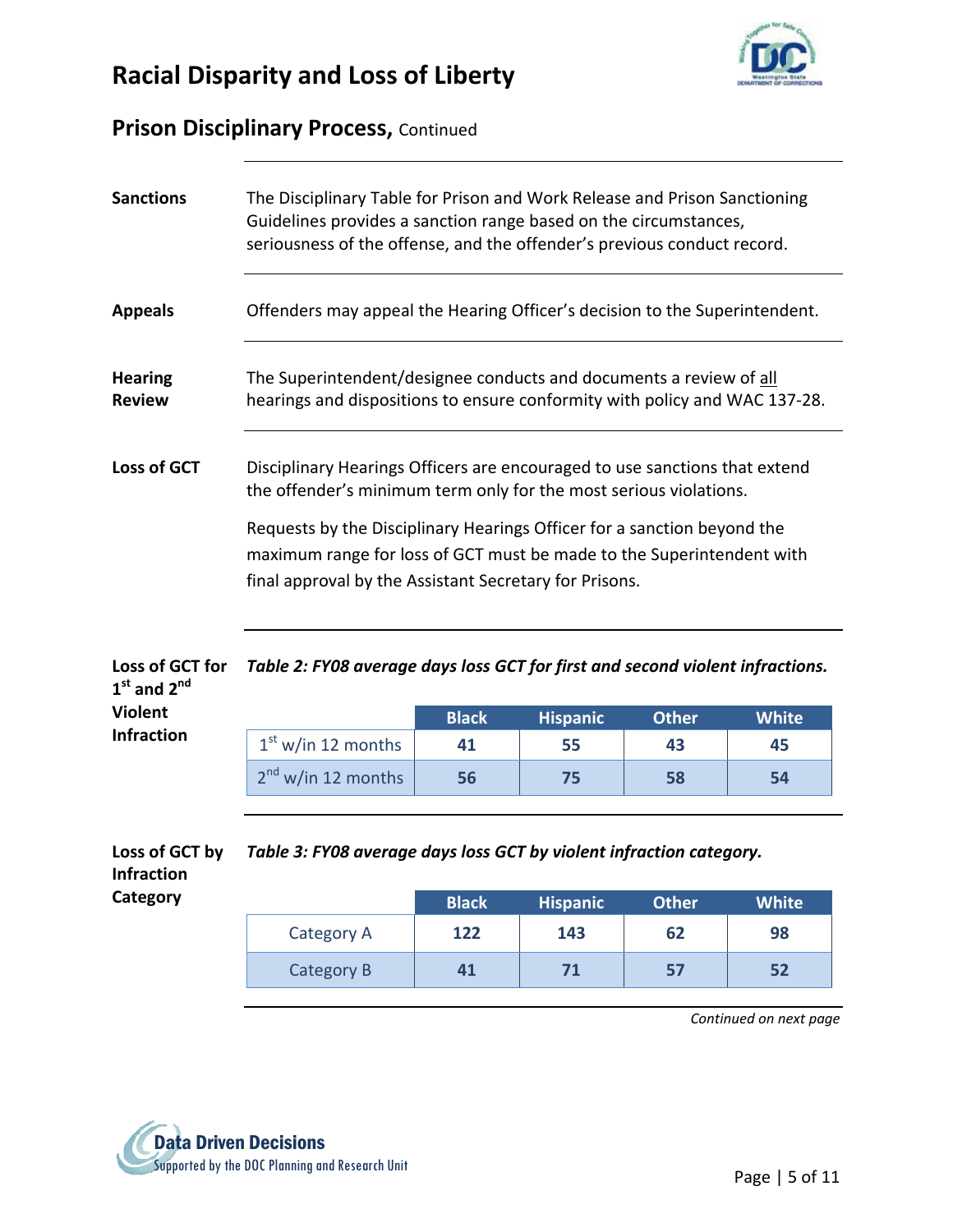

#### **Prison Disciplinary Process,** Continued

**Litigation 89** Personal Restraint Petitions (PRPs) related to prison disciplinary process were ruled on and closed in FY08 (PRPs closed in FY08 were not necessarily filed in FY08):

- **52** of those offenders are white 59%
- **25** of those offenders are black 28%
- **10** of those offenders are Hispanic 11%
- **2** of those offenders are other 2%

**10** of those rulings were against the State:

- **7** of those offenders were white
- **2** of those offenders were black
- **1** of those offenders is Hispanic

**Summary** The prison disciplinary process includes several procedural layers to ensure equity.

> Guilty findings for violent infractions are proportional to the total infractions generated.

\_\_\_\_\_\_\_\_\_\_\_\_\_\_\_\_\_\_\_\_\_\_\_\_\_\_\_\_\_\_\_\_\_\_\_\_\_\_\_\_\_\_\_\_\_\_\_\_\_\_\_\_\_\_\_\_\_\_\_\_\_\_\_\_

Hispanic offenders lose the most GCT for the first and second violent infractions within a twelve month period:

- On average, 14 days more than black offenders and 10 days more than white offenders for the first violent infraction in 12 months.
- On average, 19 days more than black offenders and 22 days more than white offenders for the second violent infraction in 12 months.

Hispanic offenders lose the most GCT for Category A and B violent infraction:

- On average, 21 days more than black offenders and 45 days more than white offenders for Category A infractions.
- On average, 30 days more than black offenders and 19 days more than white offenders for Category B infractions.

There is no significant litigation related to prison disciplinary hearings and the number of rulings against the State has been minimal.

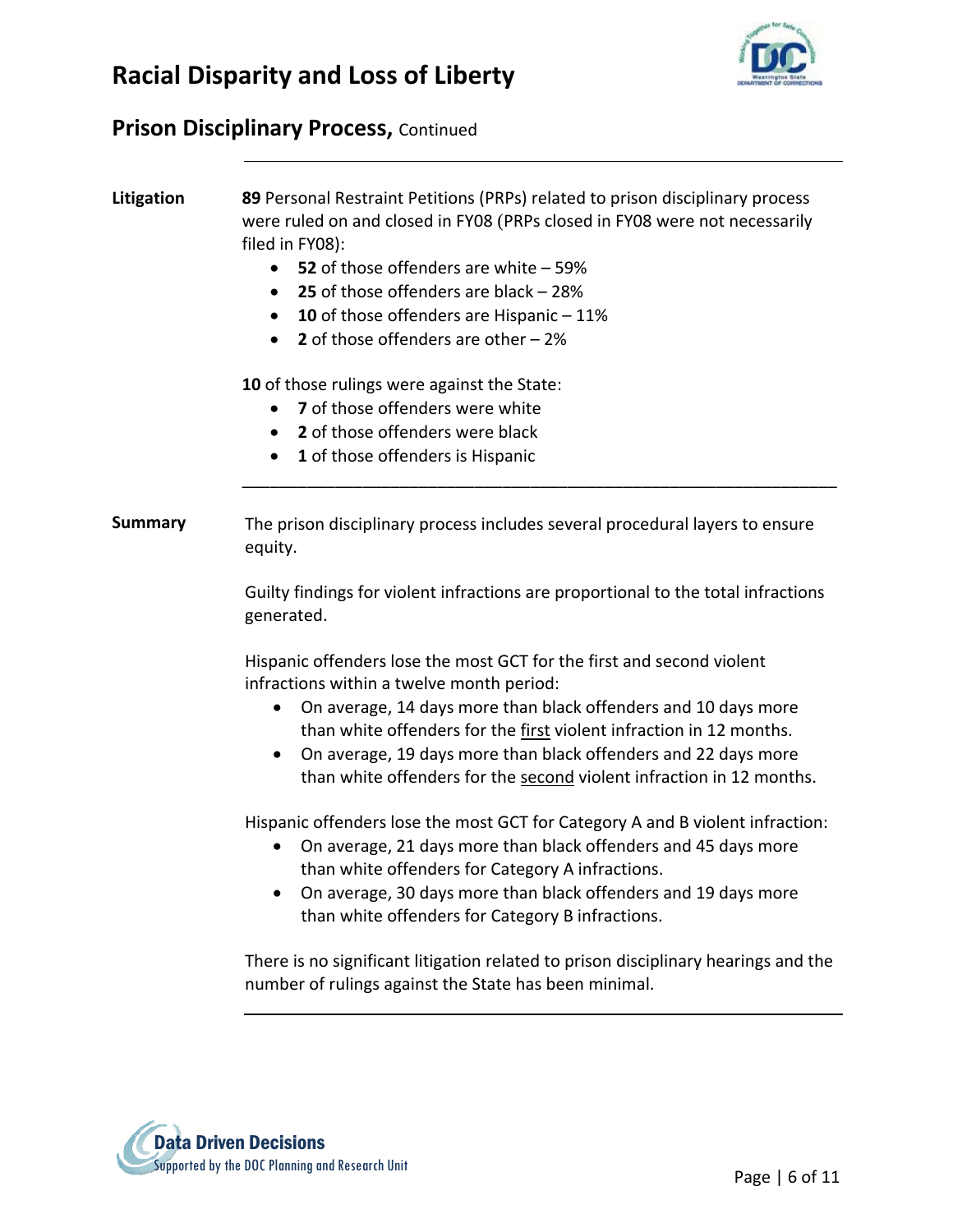

#### **Community Violation Hearings**

| <b>Purpose</b>                                            | Review the community corrections violation hearing process, specifically:<br>Administrative processes to ensure equity<br>$\bullet$<br>Days in Pre-Hearing Confinement prior to hearing<br>Days sanctioned beyond credit for time served<br>Litigation arising out of the community corrections violation process |  |  |  |  |  |  |
|-----------------------------------------------------------|-------------------------------------------------------------------------------------------------------------------------------------------------------------------------------------------------------------------------------------------------------------------------------------------------------------------|--|--|--|--|--|--|
| <b>Policy</b>                                             | This analysis refers to the following DOC policy:<br>DOC 320.155 - Violation Process/Violations of Conditions                                                                                                                                                                                                     |  |  |  |  |  |  |
| <b>Hearing</b>                                            | Hearings Officers are a neutral party to the violation and report through a                                                                                                                                                                                                                                       |  |  |  |  |  |  |
| <b>Officers</b>                                           | chain of command separate from field operations.<br>Per agency policy the Hearings Officer will:                                                                                                                                                                                                                  |  |  |  |  |  |  |
|                                                           | Excuse him/herself in instances where a conflict of interest exists<br>and/or where impartiality cannot be maintained;<br>Hearing Officers will receive basic and annual training in the hearing<br>process;                                                                                                      |  |  |  |  |  |  |
|                                                           | Treat all parties equally and with due respect.                                                                                                                                                                                                                                                                   |  |  |  |  |  |  |
| <b>Violation</b><br><b>Hearings</b><br><b>Compared to</b> | Table 4: FY08 percent violation hearings compared to percent caseload.<br><b>Black</b><br><b>Hispanic</b><br><b>Other</b><br><b>White</b><br><b>Total</b>                                                                                                                                                         |  |  |  |  |  |  |

|                        | <b>Black</b> | <b>Hispanic</b> | <b>Other</b> | White  | <b>Total</b> |
|------------------------|--------------|-----------------|--------------|--------|--------------|
|                        | 9,686        | 6,795           | 3,995        | 40,122 | 60,558       |
| <b>Total Caseload</b>  | 16%          | 11%             | 7%           | 66%    | 100%         |
| <b>Total Number of</b> | 6,518        | 1,983           | 2,229        | 15,347 | 26,077       |
| <b>Hearings</b>        | 25%          | 8%              | 9%           | 59%    | 100%         |

*Continued on next page*



**Caseload**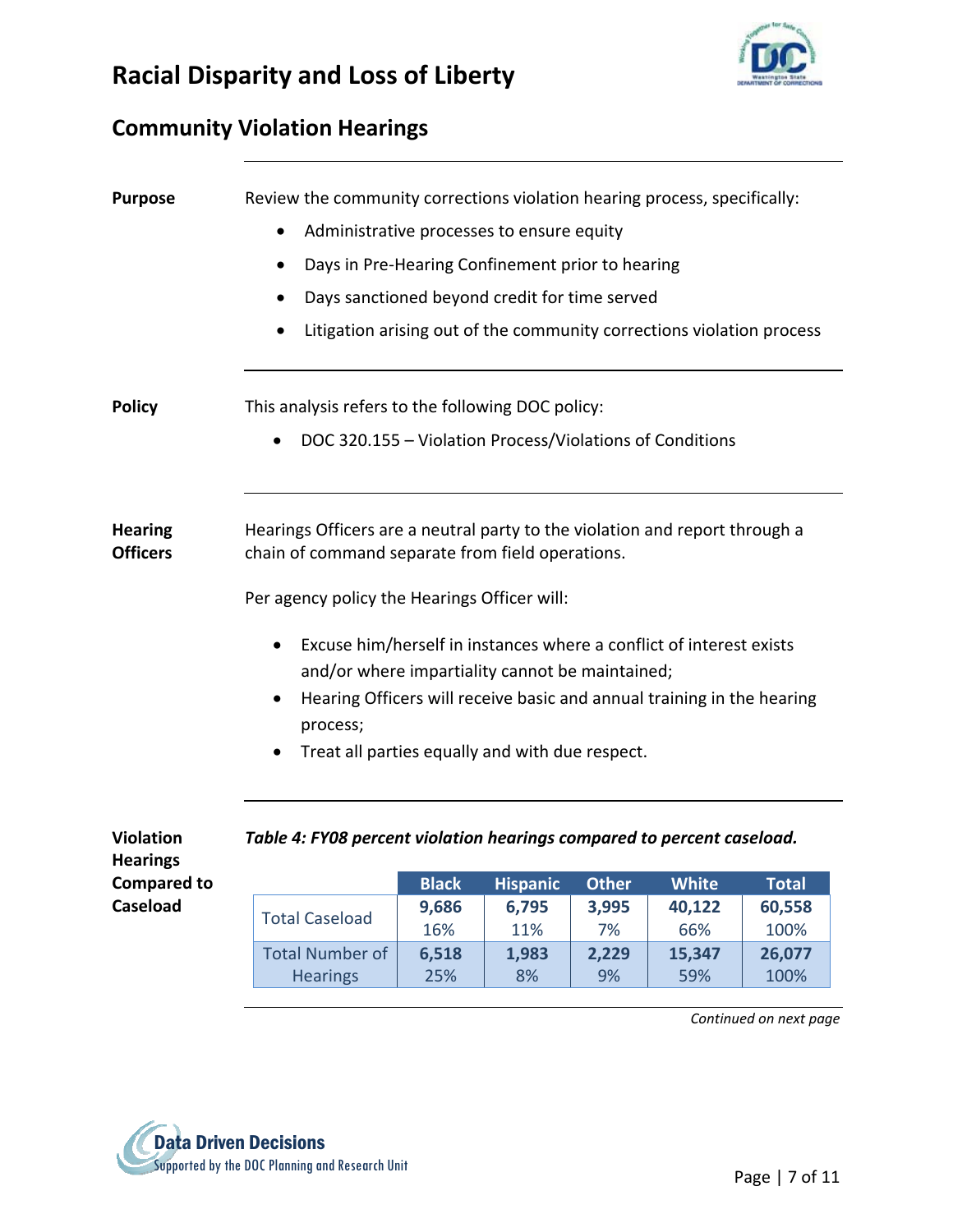

#### **Community Violation Hearings,** Continued

| <b>Sanctions</b>                 | Although the supervising CCO can recommend a sanction, the sanction<br>decision is made by the independent Hearings Officer.                                                                                                                                                                                                                                                                                                    |  |  |  |  |  |
|----------------------------------|---------------------------------------------------------------------------------------------------------------------------------------------------------------------------------------------------------------------------------------------------------------------------------------------------------------------------------------------------------------------------------------------------------------------------------|--|--|--|--|--|
|                                  | The department's Sanction Guide is used as the tool for determining the<br>appropriate sanction.                                                                                                                                                                                                                                                                                                                                |  |  |  |  |  |
| <b>Appeals</b>                   | The offender will be reminded of the right to appeal and will be provided<br>with DOC 09-225 Hearing and Decision Appeal to request an appeal.                                                                                                                                                                                                                                                                                  |  |  |  |  |  |
|                                  | The hearings appeal process will be implemented and administered<br>regionally. Department and community Panel members will serve a one-<br>year term.                                                                                                                                                                                                                                                                          |  |  |  |  |  |
|                                  | Each Regional Appeals Panel will consist of:<br>A Department employee appointed by the Regional Administrator;<br>A community member appointed by the Regional Administrator; and<br>The Hearings Program Administrator or designee.<br>$\bullet$                                                                                                                                                                               |  |  |  |  |  |
| <b>Hearing</b><br><b>Review</b>  | Two levels of Department review are conducted :<br>Concerns about the hearing conduct, findings, or disposition can be<br>directed to the Hearing Officer directly, or<br>The Hearings Administrator/designee can investigate the matter and<br>$\bullet$<br>provide a written response to the FA.<br>The Hearings Administrator/designee provides a process of case analysis to<br>review the performance and provide feedback |  |  |  |  |  |
| Days in PHC to<br><b>Hearing</b> | Offenders wait in Pre-Hearing Confinement an average of 13 days for their<br>violation hearing. This is consistent for offenders of all races.                                                                                                                                                                                                                                                                                  |  |  |  |  |  |

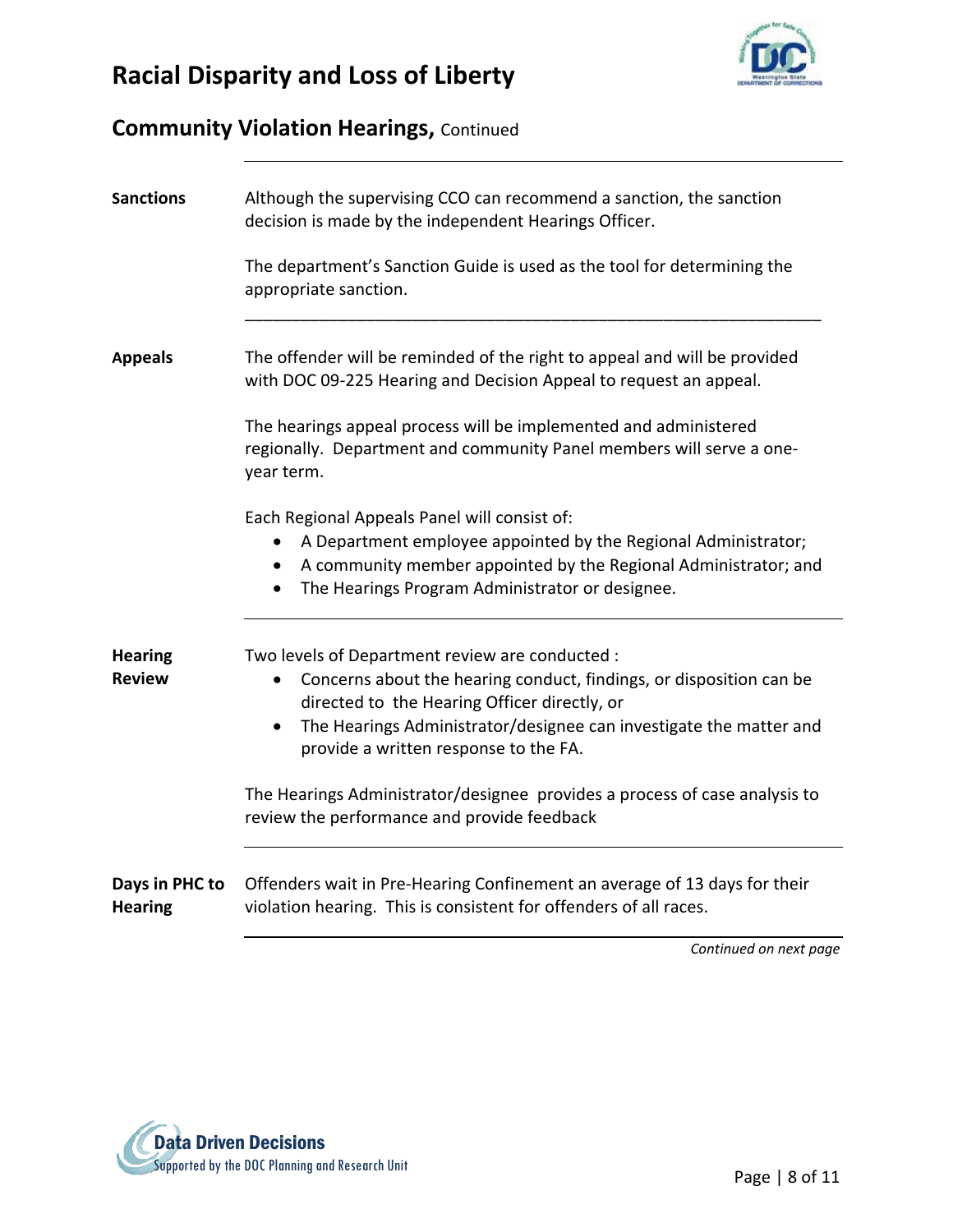

#### **Community Violation Hearings,** Continued

| <b>Confinement</b><br><b>Days</b> |                                                                                                                                                                                                                               | Table 5: FY08 confinement days sanctioned beyond credit for time served.                                                                                                                              |              |                 |              |               |                |  |  |
|-----------------------------------|-------------------------------------------------------------------------------------------------------------------------------------------------------------------------------------------------------------------------------|-------------------------------------------------------------------------------------------------------------------------------------------------------------------------------------------------------|--------------|-----------------|--------------|---------------|----------------|--|--|
| <b>Sanctioned</b>                 |                                                                                                                                                                                                                               |                                                                                                                                                                                                       | <b>Black</b> | <b>Hispanic</b> | <b>Other</b> | <b>White</b>  | <b>Total</b>   |  |  |
| <b>Beyond CFTS</b>                |                                                                                                                                                                                                                               | <b>Total Days</b><br>Sanctioned                                                                                                                                                                       | 4,347<br>25% | 1,365<br>8%     | 1,531<br>9%  | 10,264<br>58% | 17,507<br>100% |  |  |
|                                   |                                                                                                                                                                                                                               | <b>Average Days</b><br>Sanctioned                                                                                                                                                                     | 60           | 58              | 55           | 63            | 61             |  |  |
|                                   |                                                                                                                                                                                                                               | FY08 (PRPs closed in FY08 were not necessarily filed in FY08):<br>5 of those offenders were white<br>2 of those offenders were Hispanic<br>$\bullet$<br>None of those rulings were against the State. |              |                 |              |               |                |  |  |
| <b>Summary</b>                    | The community corrections violation hearing process is independent of field<br>operations and includes several procedural layers to ensure equity.                                                                            |                                                                                                                                                                                                       |              |                 |              |               |                |  |  |
|                                   | There is some disparity in the proportion of black offenders received<br>violation hearings in FY08. While black offenders made up 16% of the total<br>community caseload, they received 25% of the total violation hearings. |                                                                                                                                                                                                       |              |                 |              |               |                |  |  |
|                                   |                                                                                                                                                                                                                               | No disparity appears in these areas:<br>Average days in pre-hearing confinement to hearing date.<br>Average days sanctioned beyond credit for time served.                                            |              |                 |              |               |                |  |  |
|                                   | There is no significant litigation related to community violation hearings,<br>and no rulings in FY08 against the State.                                                                                                      |                                                                                                                                                                                                       |              |                 |              |               |                |  |  |

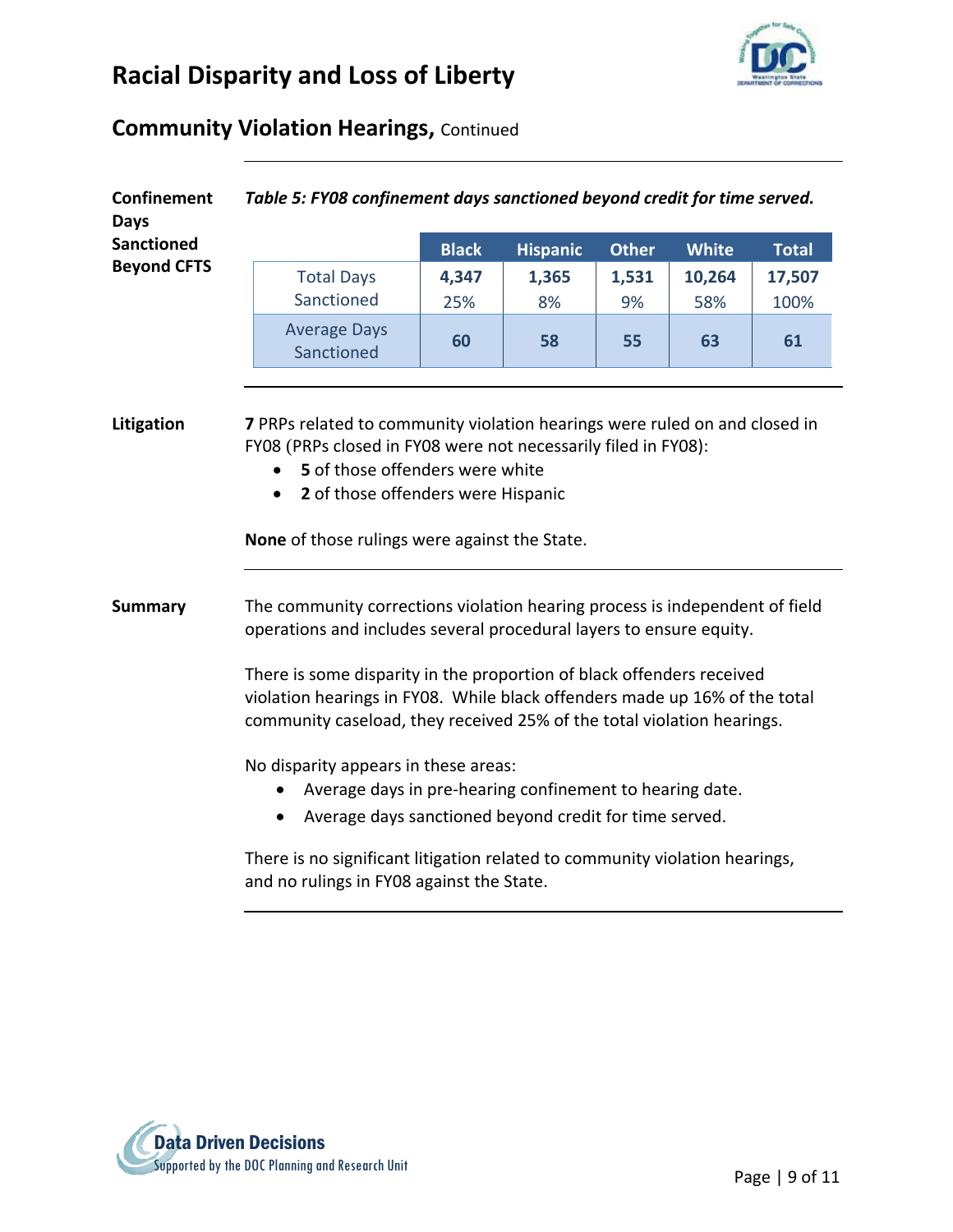



#### **Releases Past Earned Release Date (ERD)**

| <b>Purpose</b>                          | This analysis reviews offenders released past their ERD and specifically:<br>Releases past ERD by race<br>$\bullet$<br>Days released past ERD by race    |              |                 |              |              |              |  |  |
|-----------------------------------------|----------------------------------------------------------------------------------------------------------------------------------------------------------|--------------|-----------------|--------------|--------------|--------------|--|--|
| <b>Policy</b>                           | This analysis refers to the following DOC policies:<br>DOC 350.100 - Earned Release Time<br>DOC 350.200 – Risk Based Transition and Release<br>$\bullet$ |              |                 |              |              |              |  |  |
| <b>FY08 Releases</b><br><b>Past ERD</b> | During FY08 1,258 offenders released past their ERD.<br>Table 6: FY08 releases past ERD by race.                                                         |              |                 |              |              |              |  |  |
|                                         |                                                                                                                                                          | <b>Black</b> | <b>Hispanic</b> | <b>Other</b> | <b>White</b> | <b>Total</b> |  |  |
|                                         | Total Releases                                                                                                                                           | 1,428        | 949             | 588          | 5,004        | 7,969        |  |  |

| <b>Total Releases</b>      | 1,428 | 949 | 588 | 5,004 | 7,969 |
|----------------------------|-------|-----|-----|-------|-------|
|                            | 18%   | 12% | 7%  | 63%   | 100%  |
| <b>Total Releases Past</b> | 309   | 85  | 92  | 772   | 1,258 |
| <b>Their ERD</b>           | 25%   | 7%  | 7%  | 61%   | 100%  |
|                            |       |     |     |       |       |

**Days Released** *Table 7: FY08 days released past ERD.*  **Past ERD**

|                                          | <b>Black</b> | <b>Hispanic</b> | <b>Other</b> | <b>White</b> |
|------------------------------------------|--------------|-----------------|--------------|--------------|
| Days Released Past                       | 33,862       | 9,138           | 8,830        | 81,567       |
| <b>FRD</b>                               | 25%          | 7%              | 7%           | 61%          |
| <b>Average Days Released</b><br>Past ERD | 110          | 109             | 95           | <b>106</b>   |